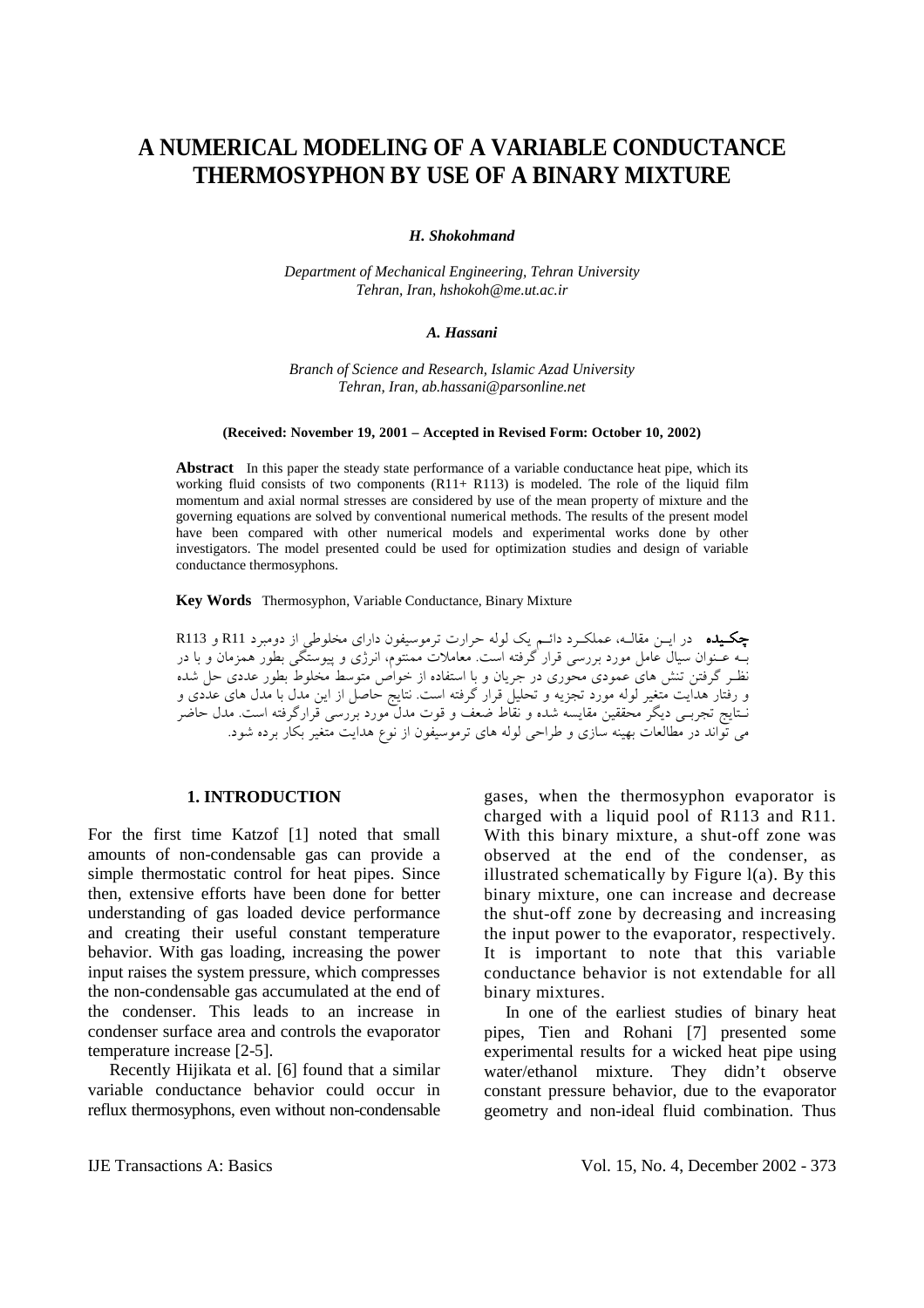

**Figure 1**. Theoretical modeling of thermosyphon.

their model did not account for the shut-off zone of the condenser. As illustrated in Figure 1(a), modeling of a two- phase closed thermosyphon requires a fundamental understanding of the following interrelated physical processes:

- Heat transmission through the evaporator wall.
- Boiling in the evaporator region (both liquid pool and liquid film).
- Condensation in the condenser region.
- Heat conduction through the condenser wall.
- Movement of the vapor core and the liquid film.

 Compared with the wicked heat pipe, thermosyphon transients in wickless pipes occur much faster, because of the thermal response delay to heat transfer introduced by the wetted wick [6]. This is the main reason we used the wickless thermosyphon for the present analysis. Steady state performance of a variable conductance thermosyphon is the focus of this work.

 A comprehensive model is developed from the basic conservation laws, and numerical techniques are developed to solve the nonlinear governing equations.

 The liquid-film momentum and normal stress, which have not been considered in previous studies, are included in this paper. From The results of this model, most operation parameters such as the mean vapor temperature, liquid film thickness, mass fluxes, as well as the operating limits (dry- out and flooding) associated with the steady state performance could be predicted. The predictions of the present model have been compared with numerical and experimental results of other investigators.

## **2. NUMERICAL MODEL AND MODEL ASSUMPTIONS**

In the present numerical model Figure 1(b), the following assumptions used:

- The vapor and liquid flows are considered one dimensional, steady and Newtonian fluid.
- Compressibility of the vapor is negligible.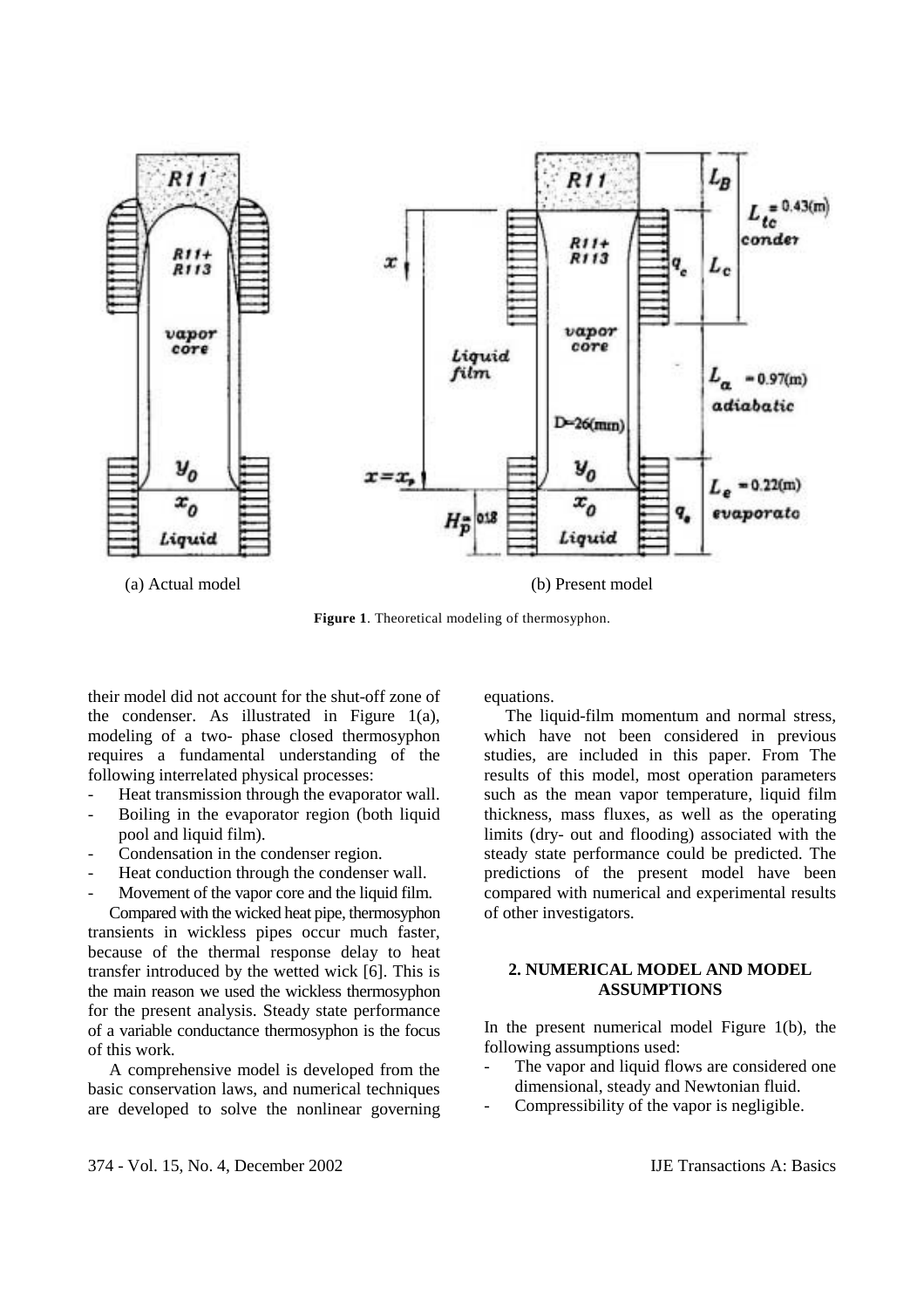- The vapor and liquid binary mixture are in equilibrium on the phase equilibrium diagram as an ideal mixture (Raoult's law).
- Pressure drop in the liquid film is negligible.
- The axial conduction and the viscous dissipation are negligible.
- Concentration of the vapor from the top boiling pool surface till condenser entrance is nearly constant.
- Effect of diffusion at the interface of the two regions (effective and non-effective length of the condenser) is negligible.
- The film thickness, compared with the pipe radius is negligible. ( $\delta$ /R<<1).

## **3. CONTINUITY AND MOMENTUM EQUATIONS OF LIQUID FILM**

The continuity and momentum equations of the liquid film could be written as:

$$
\frac{d[(R2 - r2) uL]}{dx} = 2RV
$$
 (1)

$$
\rho_{L} \frac{d}{dx} [(R^{2} - r^{2})u_{L}^{2}] - \frac{d}{dx} \left[ (R^{2} - r^{2}) \frac{4}{3} \mu_{L} \frac{du_{L}}{dx} \right] - (R^{2} - r^{2}) \rho_{L} g + 2r\tau_{i} + 2R\tau_{\omega} = 0
$$
\n(2)

 In Equation 2, the first term corresponds to the total momentum change (including momentum advection) and the second term accounts for the axial normal stress in the liquid film. The final three terms corresponds to gravity, wall shear stress and interfacial shear stress, respectively. Unlike the pervious studies, the momentum advection contribution and the normal stress terms are included. Both of these terms affect thermosyphon performance. The normal stress term is also important in the numerical solution procedure.

 The wall shear stress and the interfacial shear stress are modeled as:

$$
\tau_{w} = \frac{1}{2} \rho_{L} u_{L}^{2} C_{f_{w}} \qquad \tau_{i} = \frac{1}{2} \rho_{v} (u_{v} + u_{L})^{2} C_{f_{i}}
$$
\n(3)

where  $u<sub>v</sub>$  and  $u<sub>L</sub>$  are both positive in magnitude but opposite in direction. Friction coefficients could be written as [8]:

$$
Cf_w = \frac{16}{R_{el}}
$$
 (Laminar liquid film, Re<sub>L</sub>< 2040) (4)

$$
Cf_w = 0.079R_{e_1}^{-1/4} \text{(Turbulent liquid film, ReL>2040)}
$$
\n(5)

$$
Cf_i = \frac{16}{R_{el}} \frac{\Psi}{e^{\Psi} - 1}
$$
 (Laminar vapor core,

$$
\text{Re}_{\text{L}} < 2040 \tag{6}
$$

where • is a correction factor accounting for the effects of phase change[8]:

$$
\psi = -\rho_L \frac{VR}{4\mu_v}
$$

$$
Cf_i = \frac{R_{e_v}^{0.33}}{1525}
$$
 (Transition region 2040 $\langle R_{ev} \langle 4000 \rangle$  (7)

$$
Cf_i = 0.05 + X_1 \left(\frac{\delta}{R}\right)^{X2}
$$
  
(Turbulent vapor core R<sub>ev</sub>  $\ge$  4000) (8)

where 
$$
X_1 = 0.2574 \left(\frac{BO}{2}\right)^{X^2} 10^{\left(\frac{9.07}{BO}\right)}
$$
 and

$$
X_2 = 1.63 + \frac{4.74}{BO}.
$$

## **4. MASS AND ENERGY EQUATIONS FOR LIQUID FILM AND VAPOR**

Assuming that the conduction and convection heat transfer at the liquid-vapor interface inside the thermosyphon are much smaller than the transport of latent heat from phase change, the energy equation for liquid film flow could be written as:

$$
V = \frac{\dot{q}''}{\rho_L h_{fg}} = \frac{h(T_s - T_w)}{h_{fg} \rho_L}
$$
(9)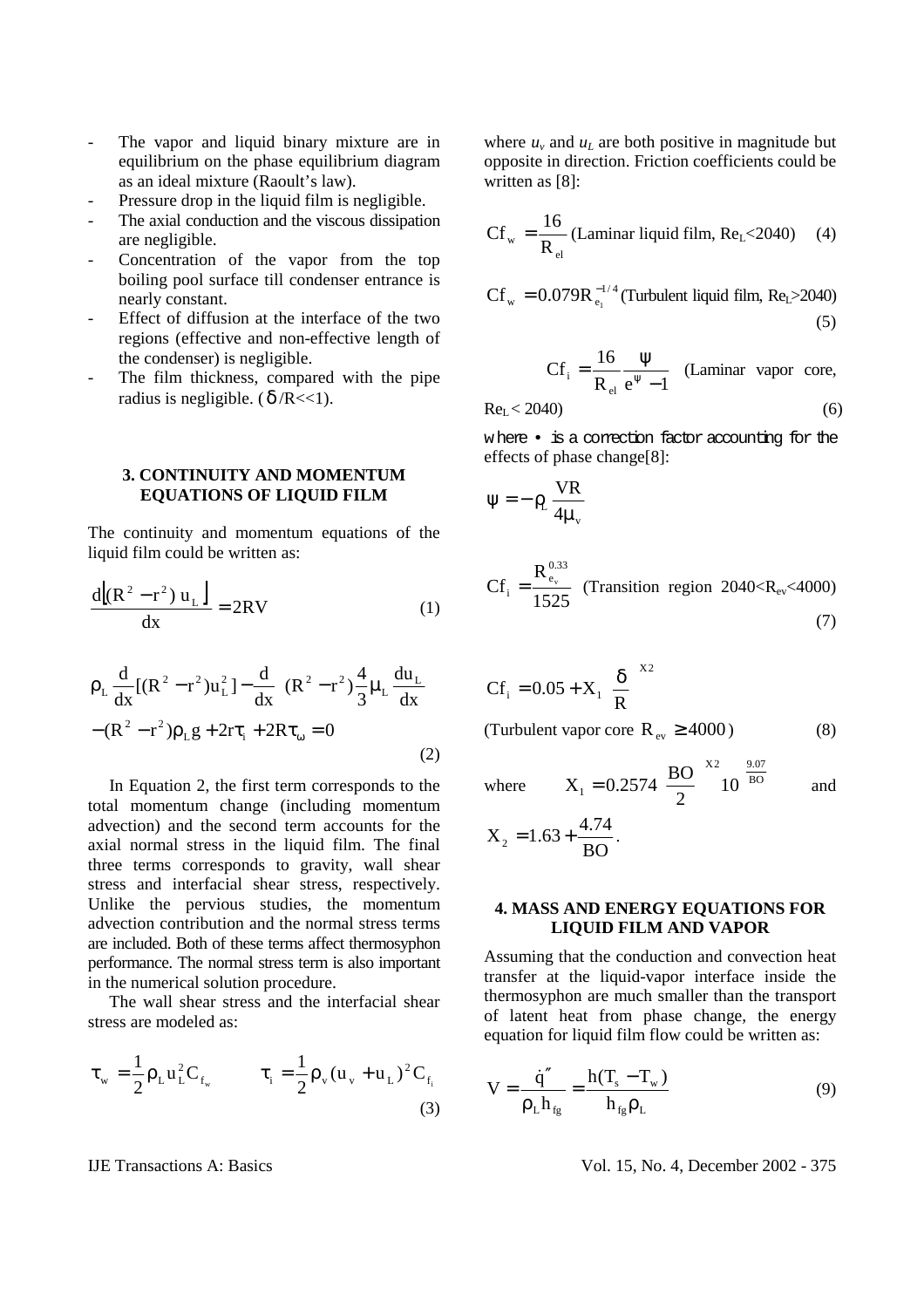where the film heat transfer coefficient from energy balance is defined as [8]:

$$
h = \frac{K_{L}(T_{i} - T_{w})}{\delta(T_{s} - T_{w})}
$$
 (Laminar,  $R_{el} \le 2040$ ) (10)

$$
h = \frac{0.056R_{e_L}^{\frac{1}{5}}P_r^{\frac{1}{3}}K_L}{(\frac{v_L^2}{g})^{\frac{1}{3}}} \text{ (Turbulent, Re1 > 2040) (11)}
$$

 For the upward vapor core flow, the continuity equation can be written as:

$$
\rho_{\rm v} \frac{d(r^2 u_{\rm v})}{dx} = \rho_{\rm L} 2RV \tag{12}
$$

 Combining Equation 12 with the Equation 1, one can write:

$$
\rho_{\rm L} \frac{d\left[\left(R^2 - r^2\right)u_{\rm L}\right]}{dx} = \rho_{\rm v} \frac{d\left(r^2 u_{\rm v}\right)}{dx} \tag{13}
$$

or in integrated form:

$$
\rho_{\rm L}(R^2 - r^2)u_{\rm L} = \rho_{\rm v}r^2u_{\rm v}
$$
 (14)

 During steady-state operation, the relationship in Equation 14 implies that the downward mass flow rate of liquid film equals the upward mass flow rate at each cross section of the thermosyphon. From the Equation 14, the vapor core velocity can be evaluated as:

$$
\mathbf{u}_{\mathrm{v}} = \frac{\rho_{\mathrm{L}}}{\rho_{\mathrm{v}}} \left( \frac{\mathbf{R}^2 - \mathbf{r}^2}{\mathbf{r}^2} \right) \mathbf{u}_{\mathrm{L}} \tag{15}
$$

 Due to the assumptions made so far, it is not necessary to include momentum and energy equations for the vapor core. For the liquid pool surface, the continuity and energy equations are:

$$
\rho_{L} (R^{2} - r_{p}^{2}) u_{LP} = \rho_{v} r_{p}^{2} u_{vp}
$$
 (16)

376 - Vol. 15, No. 4, December 2002 IJE Transactions A: Basics

$$
\dot{\mathbf{q}}_{\mathrm{e}}^{\mathrm{T}}\left(2\mathrm{RH}_{\mathrm{p}}\right)=\rho_{\mathrm{v}}\,\,\mathbf{r}_{\mathrm{p}}^{2}\,\,\mathbf{u}_{\mathrm{v}\mathrm{p}}\,\,\mathbf{h}_{\mathrm{fg}}\tag{17}
$$

 Equation 16 and 17 imply that the mass and energy flowing into the liquid pool are equal to those flowing out of the liquid pool.

The boundary conditions for  $u<sub>L</sub>$  and r are as follows:

At the top end of the thermosyphon,  $(x = 0)$ :

$$
r = R \quad , \quad u_L = 0 \tag{18}
$$

- At the liquid pool surface  $(x = x_p)$ , from Equations 16 and 17 one can write:

$$
\rho_{L} [R - r_{p}^{2}] u_{Lp} = \frac{\dot{q}'' (2RH_{p})}{h_{fg}}
$$
 (19)

 In addition to these basic equations and boundary conditions, relations for the overall conservation of mass and energy in the entire thermosyphon system are also needed for calculating the liquid pool depth and determining the mean vapor temperature. The respective equations are:

$$
M = \pi R^{2} H_{P} \rho_{L} + \int_{0}^{x_{P}} \left[ \pi r^{2} \rho_{v} + \pi (R^{2} - r^{2}) \rho_{L} \right] dx
$$
\n(20)

$$
\int_0^{x_c} h(T_s - T_{wc}) dx = \int_{x_a}^{x_e} h(T_{we} - T_s) dx \tag{21}
$$

where the heat transfer h in the liquid pool is modeled as [8]:

$$
h = \frac{0.32 \rho_L^{0.65} K_L^{0.3} C_p^{0.7} g^{0.2}}{\rho_v^{0.25} h_{fg}^{0.4} \mu_L^{0.1}} \left(\frac{P}{P_{atm}}\right) (\dot{q}_e)^{0.4} \tag{22}
$$

 By use of phase equilibrium diagram, Raoult's law and vapor pressure curve of each component, the mass fraction of the liquid pool and vapor core are calculated as follows [9]:

$$
\mathbf{x}_{\text{R11}} = \left[\frac{\mathbf{P} - \mathbf{P}_{\text{B}}}{\mathbf{P}_{\text{A}} - \mathbf{P}_{\text{B}}}\right] \mathbf{F} \tag{23}
$$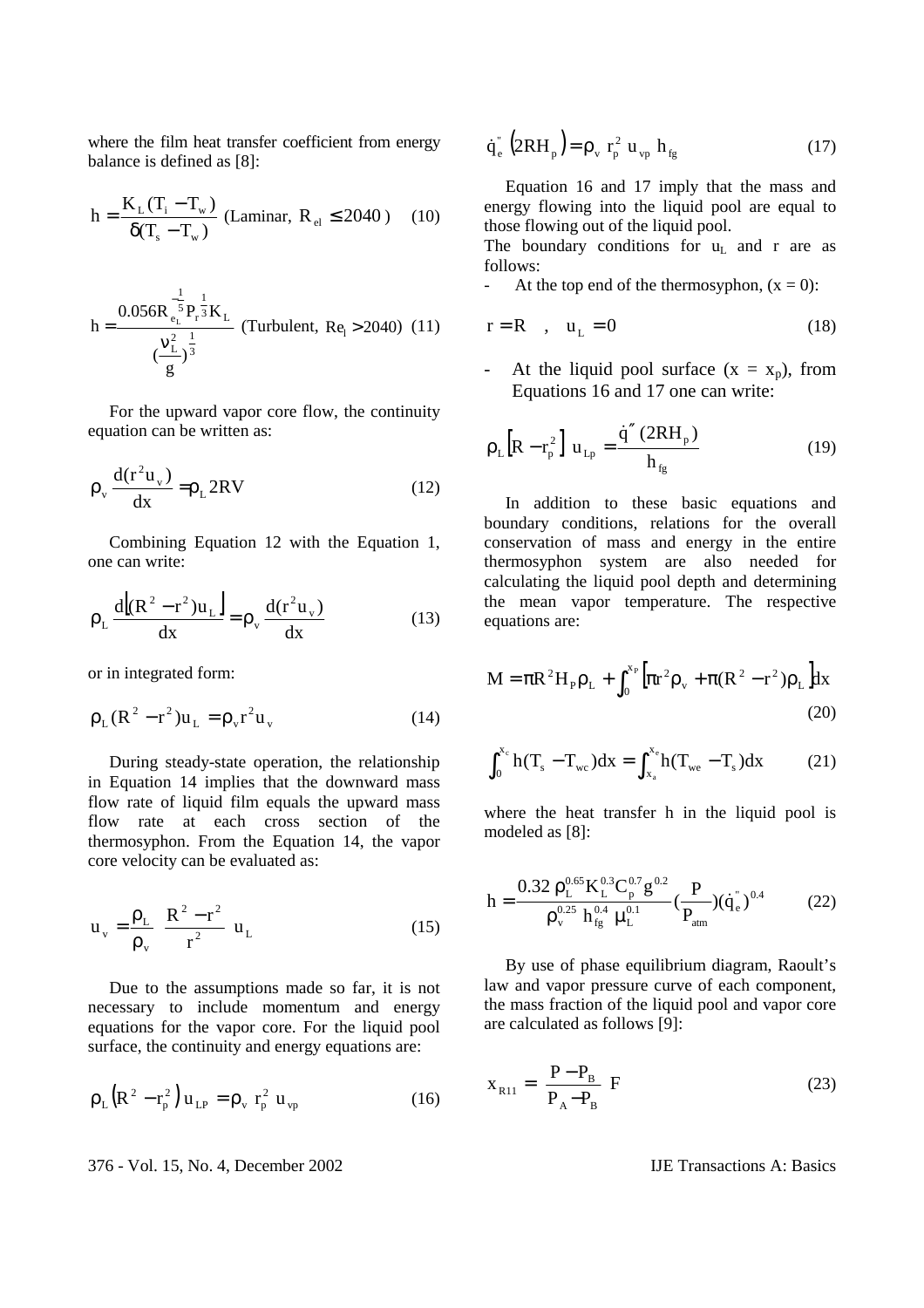

**Figure 2.** The relationship between temperature and mass concentration in phase equilibrium diagram.

$$
y_{R11} = \left[\frac{P_A X_{R11}}{P}\right] F
$$
 (24)

where F is the ratio of the molecular weight of R11 to mixture molecular weight.

 In Figure 2 a typical phase equilibrium diagram based on mass fraction of R  $_{113}$  is shown.

#### **5. CONDNSER EFFECTIVE LENGTH**

As illustrated in Figure 1(b), the present model is based on the separation of the non-condensable region (more volatile component), from the active region of the condenser. This is the reason of neglecting the diffusion of two components at the boundary of the two regions. By this assumption, effective condenser length is approximated as: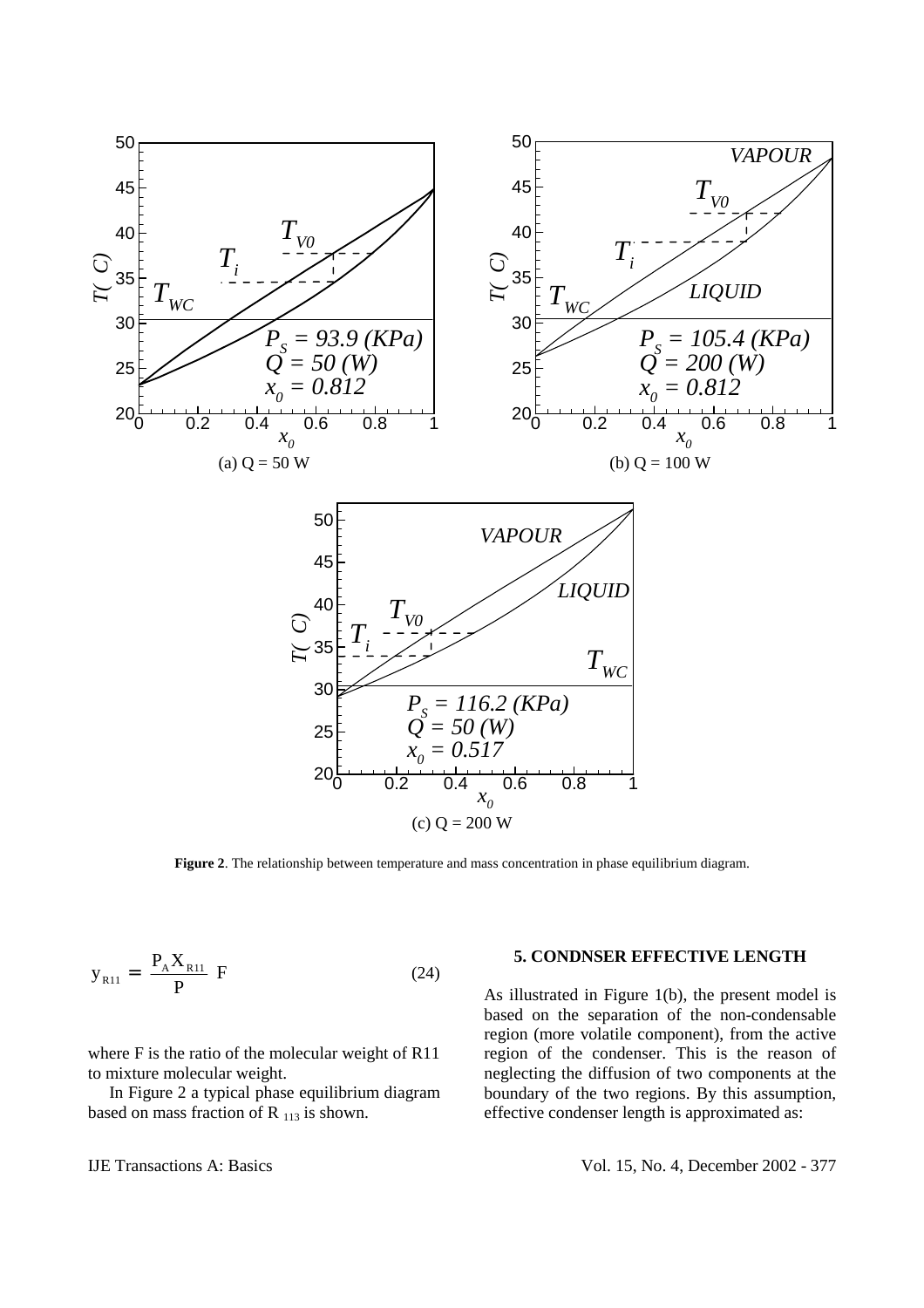$$
L_{\text{eff}} = L_{\text{tc}} - L_{\text{B}}
$$
 (25)

where  $L_B$  is the length occupied by the more volatile component, which in steady state conditions acts as a blocked length for exchanging the heat at condenser.

The mixture vapor of R11+ R113 with vapor concentration of  $y_0$  enters to the condenser zone. With decreasing mixture temperature, it becomes liquid at the interface temperature and total pressure  $(P_s)$ . In this way, concentration of more volatile component increases and it accumulates at the interface and the end of the condenser as a blocked length (Figure 1(a)).

In the present model we have assumed that the entire more volatile component (non-condensable) is stored at non- effective length of the condenser  $(L_B)$  as shown in Figure 1(b).

### **6. NUMERICAL SOLUTION METHOD**

Before solving the momentum and energy equations, mean vapor temperature and system pressure are assumed known. Then using the vapor pressure table for each component and Raoult's law, the mass concentration in liquid  $(x_0)$  and vapor  $(y_0)$  are calculated. Continuity and momentum equations have been discretized by use of finite difference scheme, on an orthogonal grid.

 By a known value of pool depth of liquid and assuming the values of non-effective length of the condenser, condenser temperature and evaporator temperature, starting from the first effective point of condenser  $(u_L = 0)$ , momentum and energy equations are solved for the velocity at the second point.

 The mean velocity of the vapor is calculated by use of Equation 15,  $Re<sub>L</sub>$ ,  $Re<sub>v</sub>$ , and drag coefficients  $(C_{fi}, C_{fw})$  are calculated by Equation 20. From the above results, wall and interface shear stresses are found. Finally after substitution of the above five terms in Equation 20, by increasing or decreasing the film thickness (for condenser or evaporator) satisfaction of Equation 2, (sum of terms must be zero) is checked. Knowing the film thickness of the first point and assumption of film thickness for next point the procedure is continued till final point at the end of condenser. Finally the first guess of non-effective length at end of condenser is checked by use of Equation 14. Along the adiabatic length, film thickness of the liquid, film velocity and vapor core velocities are constant. The foregoing procedure is repeated for evaporator section by reduction of the film thickness. By calculation of heat of each element along the condenser, total heat removal from condenser (or input to evaporator) is found and by use of film and pool boiling heat transfer coefficients, balance of Equation 21 is checked. If the desirable balance didn't satisfy, the procedure will be repeated by changing the mean temperature of the vapor. After balance of energy Equation 21, the real amount of pool depth  $(H_n)$  is checked by use of Equation 19. If the difference between the first guess and the calculated pool depth becomes more than five percent, the program starts again with a new guess calculating the vapor mass, liquid mass and total mass of the mixture. The following equation is used for determining the average interface temperature along the condenser:

$$
\overline{\mathbf{x}}_i \big|_{\mathbf{T} = \mathbf{T}_i} = \mathbf{y}_0 \big|_{\mathbf{P} = \mathbf{P}_\mathbf{S}} \tag{26}
$$

 In all calculations, the mean property of the mixture based on mass percent of liquid and vapor is applied. This model can also predict two important operating limits such as dry-out and flooding.

 During the program execution one must note that the first guessed values must not lead to the flooding on interface and dry-out in the evaporator. Physically, flooding implies that the local shear stress on the liquid film is larger than the gravitational force.

 The resulting net upward force retards the down- ward liquid- film flow and results in an unstable flow pattern.

 As expected, the solution accuracy of a larger grid size (such as  $dx = 0.1$ m) is not as good as that of a smaller grid size; however, the trend is still predicted well. The results from a large grid size calculation could also be used as the initial values for more precise calculations. For the numerical results presented, a grid size of  $dx = 0.01$  (m) is chosen.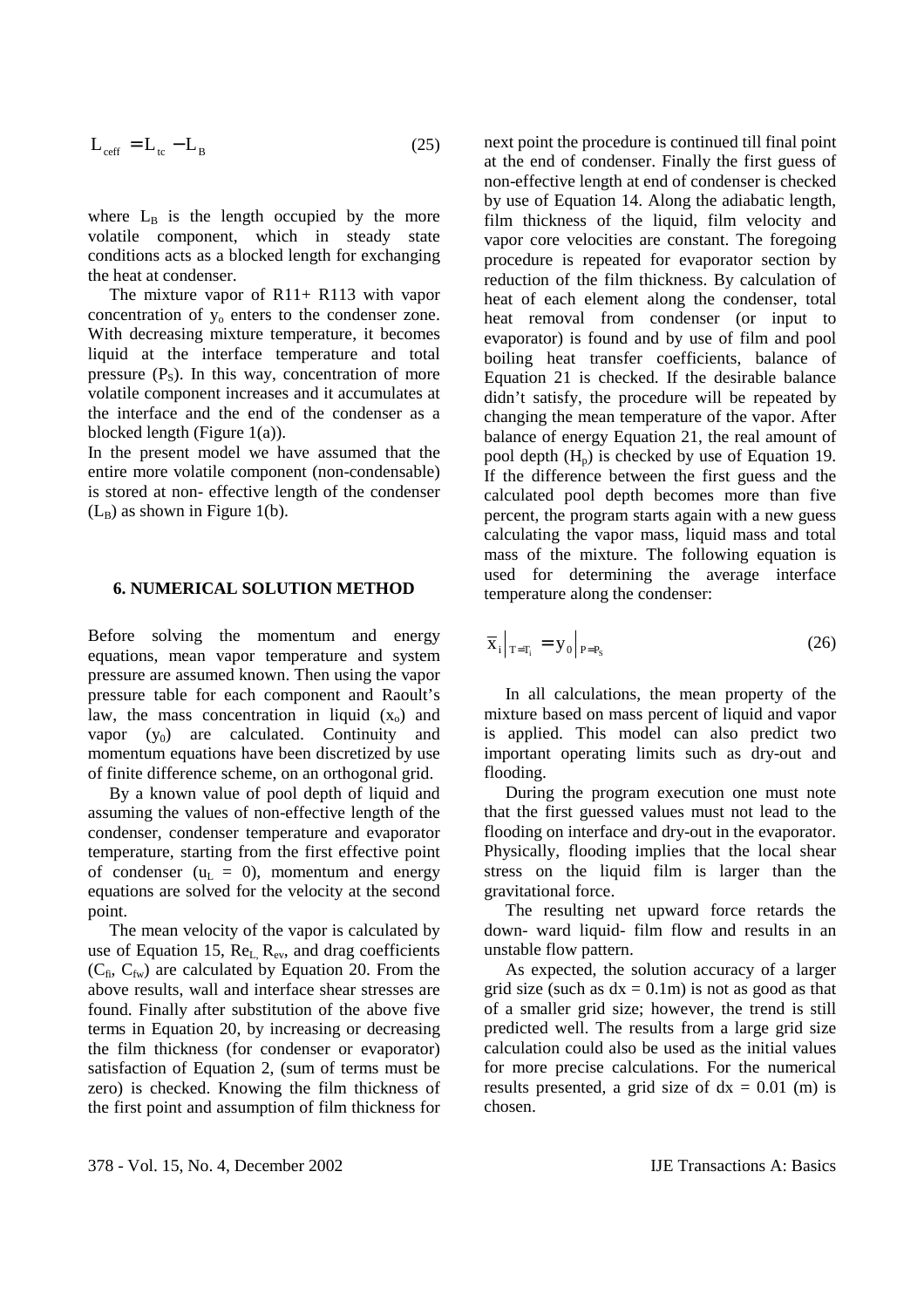

**Figure 3.** Variation of non-condensable length with temperature.

## **7. COMPARISONS AND DISCUSSION OF RESULTS**

The relationship between the temperature and concentration is shown in the phase equilibrium diagram (Figure 2) where  $T_i$  denotes the average interfacial temperature weighted by condensation mass flux.  $y_0$  and  $x_0$  are specified at the saturated concentration.  $x_i$  is nearly equal to  $y_0$  because the vapor that enters the cooling section condenses

completely. Raoult's law has been applied for calculating the results shown in this figure.

 Therefore the maximum temperature difference in the vapor phase  $(T_{v0} - T_i)$ , is roughly given by the temperature difference between the saturated vapor and liquid line at  $y_0$ . Typical equilibrium diagrams for four conditions are shown in Figures 2(a, b, c).

 Mean vapor temperature and block length (occupied by R11) are shown in Figure  $3(a, b)$ .

 As expected, by increasing the pressure (or inlet vapor temperature), non-effective block length is reduced and for the values of power more than 100 (watt) this length is nearly zero.

 Results for two different liquid concentrations, namely 0.812 and 0.512 are shown In Figures 4(a, b). Inlet temperature of vapor versus power of the thermosyphon pipe for these two concentrations are shown and compared with Hijiakta numerical model [10].

As shown in the diagram of, Figure  $4(a)$  at high concentrations, agreement between the two models is better in comparison with the low concentration. In Figure 4(b) this effect is shown clearly.

 One must note that in all power levels, the prediction of the present model has a steady temperature higher than Hijikata numerical model [10]. This is due to the absence of diffusion between the interface of active and non-active lengths and neglecting of heat exchanged between the two zones. This effect will be dominant with increasing the power and therefore we have a higher steady pipe temperature.

 By increasing the inlet vapor temperature, effect of diffusion will be negligible because the system pressure reduces the block length, but in low inlet vapor temperature this effect will be very important (Figure 5).

For powers more than  $50(w)$ , the non-effective length that calculated by this model has a relatively good agreement with HIJIKATA model [10]. At low power the difference between the two models is relatively high. Finally, the calculated results are compared with the previous experimental result [10]. Figure 6(a) shows the comparison of the overall temperature difference in the cooling section,  $(T_{\rm v0}-T_{\rm wc})$ , in which the theoretical values for the condensation of pure vapor (R113 and R11) are also shown by dotted lines. Although the agreement between the present analysis and experimental results is not perfect, the constant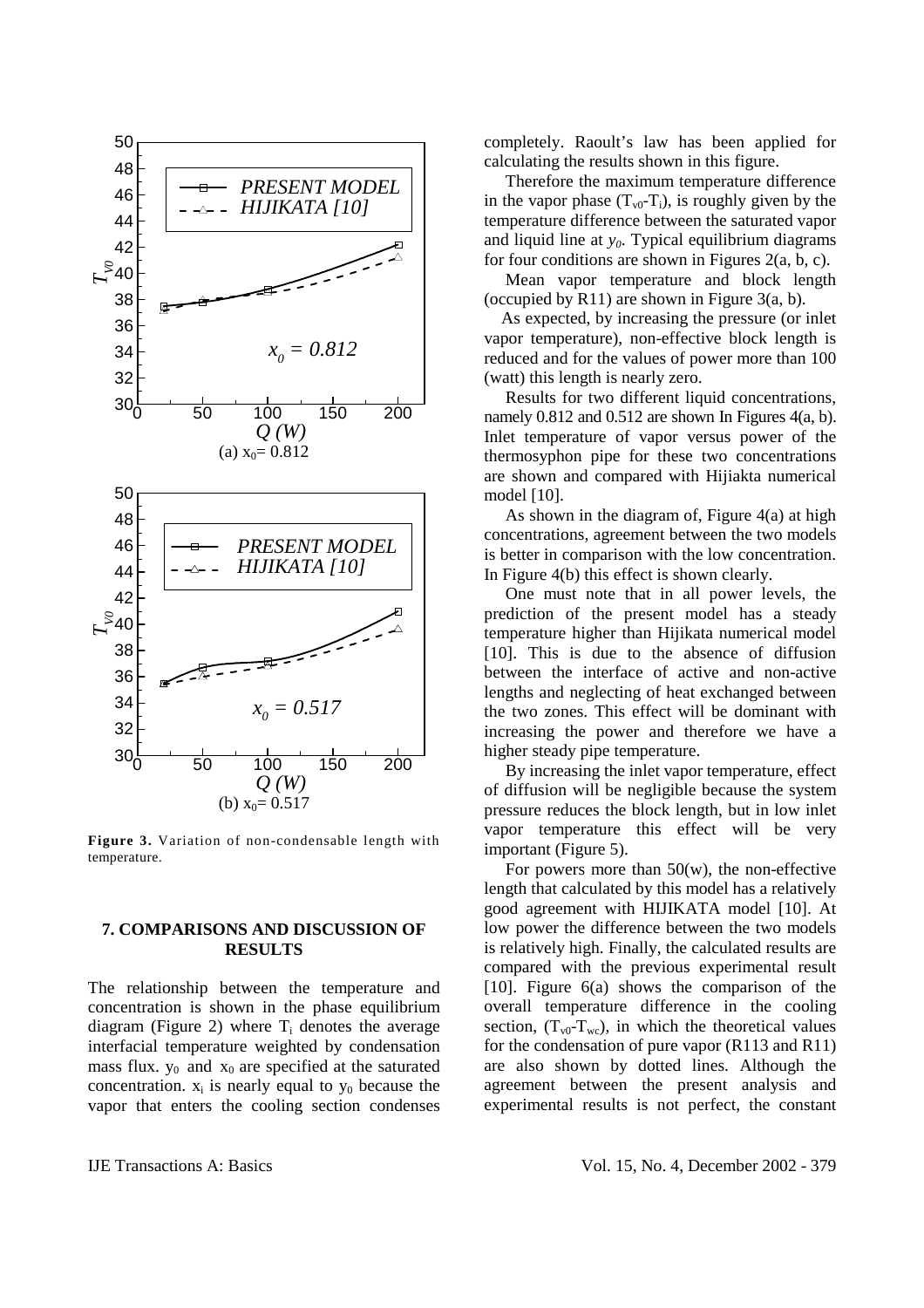

(a) 
$$
x_0 = 0.812
$$



**Figure 4**. A comparison between two numerical models.

temperature behavior in the case of binary mixture is well predicted when compared to the condensation of pure vapors.

 In addition, the predicted system pressure of present analysis agrees with other experimental and numerical results [10] as shown in Figure 6(b). Effect of diffusion at high concentration leads to an



**Figure 5**. Variation of vapor temperature versus non-effective length.



**Figure 6**. Comparison with experimental results.

380 - Vol. 15, No. 4, December 2002 IJE Transactions A: Basics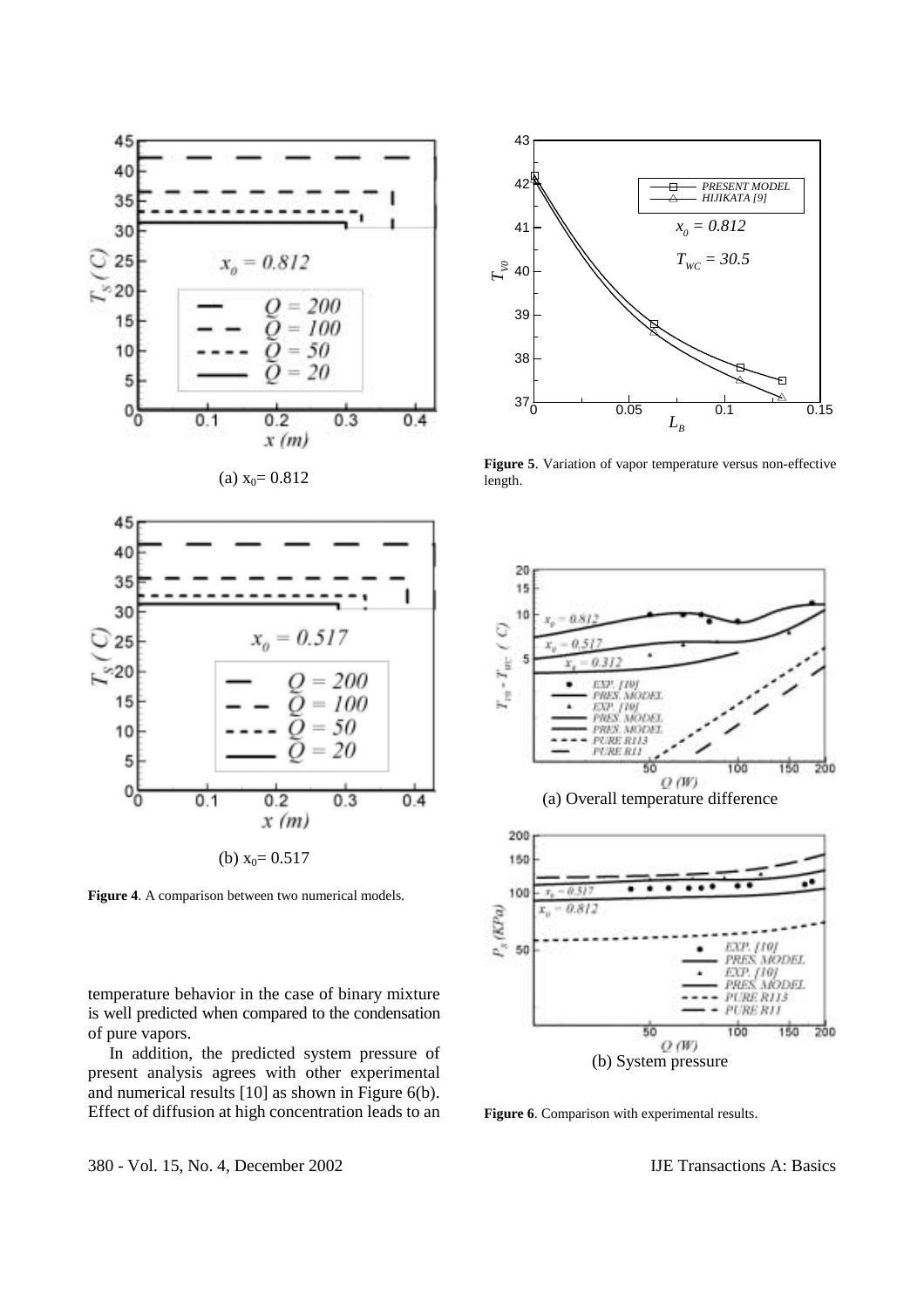increase in effective condenser surface area and the related temperature difference reduction shown in the figure.

 The present analysis neglects such detailed aspects as the effect of interfacial waves on liquid film, turbulence in the inlet vapor flow, and the distribution of velocity, temperature and concentration in the inlet vapor due to the existence of adiabatic section. These effects should be incorporated for more accurate analysis, however, the present model gives an understanding of the essential features of condensation phenomena in the cooling and heating sections. It also provides a practical method of prediction, to a certain degree of accuracy without requiring the detailed information on flow structures to be available

## **8. CONCLUSIONS**

Condensation heat transfer in the cooling and heating sections of a binary heat pipe was analyzed numerically, and the following conclusions were obtained:

- 1. In the case of large heat loads, condensation occurs in the whole cooling section, in which case the vapor inlet temperature increases with increasing in heat load, which corresponds to an increase in the system pressure.
- 2. In the case of small heat loads, a noncondensing region appears which its length changes with a variation of heat load. In this case blocked condenser length, and the limiting temperature difference in the phase equilibrium diagram give the lower limit of the overall temperature difference, resulting in a constant temperature behavior.
- 3. Although the present analysis could predict the experimental data, further developments should be made to include the effects of diffusion at the interface of effective and noneffective lengths in cooling section.

## **9. NOMENCLATURE**

- Bo Bond number  $\left({}^{4\rho_1 gR^2}\right)_{\sigma}$ ρ
- $C_f$  Friction Coefficient

# $C_{\text{PL}}$  Liquid specific heat

- dx Grid size
- F Ratio of molecular weights  $(M_{R11}/M_{mix})$
- g Gravitational acceleration
- h Heat transfer coefficient
- $h_{\text{fo}}$  Latent heat of vaporization
- $H<sub>P</sub>$  Depth of liquid pool
- $K<sub>L</sub>$  Liquid thermal conductivity
- L Length of thermosyphon
- M Total amount of working fluid
- P Partial pressure
- PS Total pressure of system
- Pr Liquid Prandtl number
- $\dot{q}''$  Wall heat flux
- Q Power of Pipe
- R Inner radius of thermosyphon
- r Vapor core radius
- Re Reynolds number  $(4\Gamma/\mu)$
- T Temperature
- $T<sub>S</sub>$  Saturated temperature
- u Velocity
- V Vapor condensation
- x Axial distance from the top of
- y Vapor mass concentration

## **Greek Symbols**

- Γ Liquid mass flow rate per meter
- δ` Liquid film thickness
- µ Dynamic viscosity
- ν Kinematic viscosity
- ρ Density
- σ Liquid surface tension
- τ Shear stress
- ψ Phase change correction factor

# **Subscripts**

- a Adiabatic region
- atm Atmospheric inside the thermosyphon
- c Condenser region
- e Evaporator region
- i Phase interface
- L Liquid phase
- P Liquid pool surface
- $L_c$  Total length of condenser
- S Saturation
- w Tube wall
- V Vapor phase
- Eff Effective length of condenser